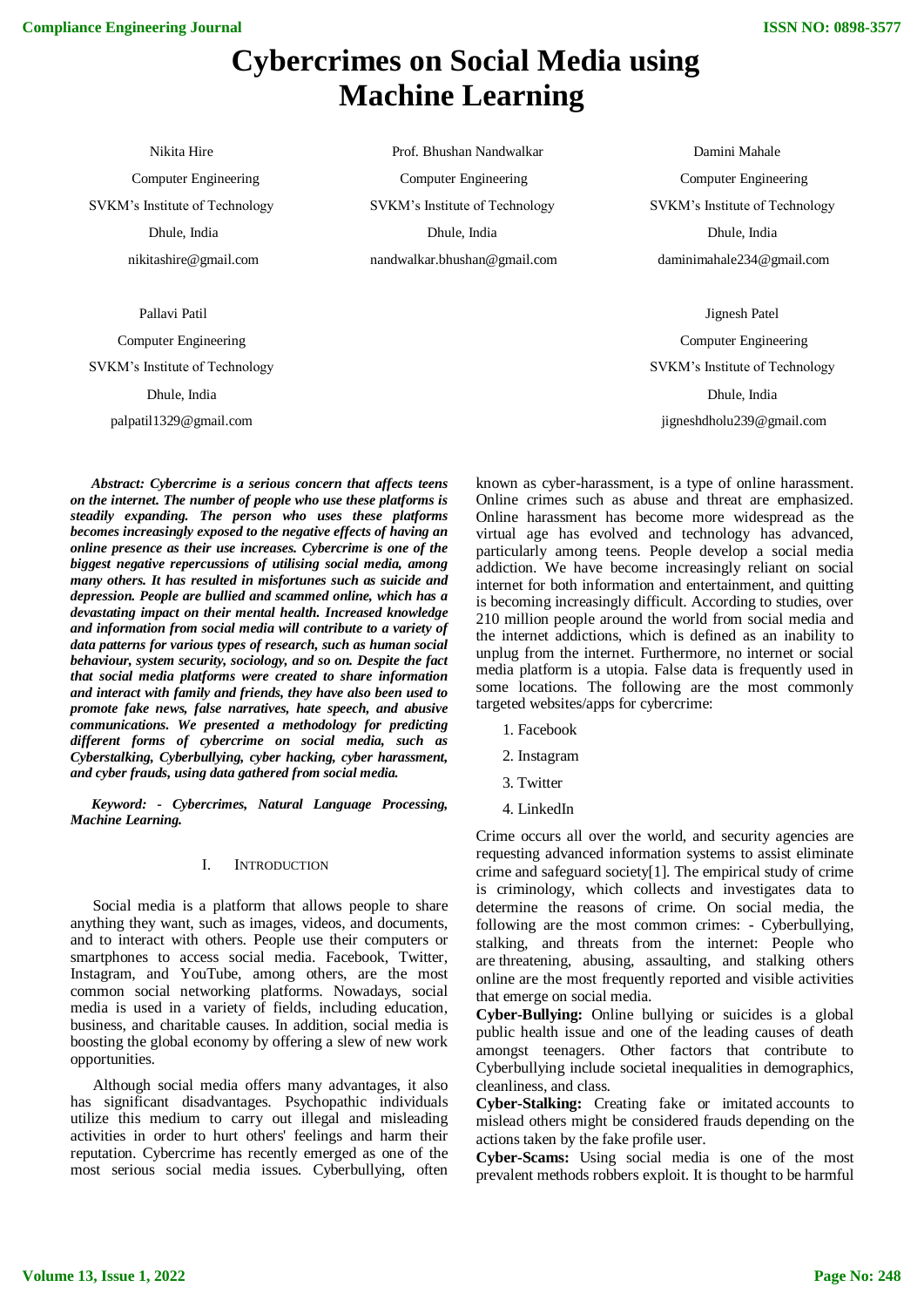if a person's leisure status updates are made public rather than constrained to friend groups.

 Machine learning algorithms will be used to process the data collected from social media. For text analysis, we'll also leverage a Natural Language Processing technique...

# II. LITERATURE SURVEY

Lots of research have been done to find solutions to detect cybercrimes on social media sites



*Fig 1. Number of Cybercrimes in India*

Crimes happen all around the world, and humanity wins hands down. Particularly the younger generations, as the risk of cybercriminals is quickly increasing in our day. As a result, studies have been conducted over the years to better interpret or identify crime data. We explain briefly earlier and adequate responses on this topic in this part. Here are some research papers:

This journal's comprehensive review included a variety of cybercrimes and assessed a number of research on their prevalence rate along with some of the their flaws. The current status of the humanities has been analyzed in this research, and a comparison has been made using tabular statistics to determine their results and indicate their distinct merits and shortcomings. [1]

The goal of the study was to examine hacking behaviours and patterns of communication of hackers using Twitter data and three machine learning classifiers with such a bags of word models. Three modules make up the proposed system. The first unit is tweet pre-processing, which is being used as an input to a second module, which generates a trained model, and the third module is the final module. [2]

In this work, public social media data was taken into account and evaluated in order to investigate the language and classify it as a threat or non-threat. They suggested a model that is extremely easy to implement and will also be able to assist in the development of capabilities to classify new threats and capture users in different ways. [3]

The paper's primary idea was that a new sequence inferential statistical formulation was proposed to deal with that problem of Online bullying detection by analysing features intelligently and efficiently. They created a framework that calculates the likelihood of a communication being suggestive of harassing with high accuracy while compensating for the framework's effort in enhancing its chances of obtaining a highly correct result. [4]

The author of this research proposed an architecture for detecting Cyberbullying. They talked about the framework for two categories of data on Twitter: hate speech data and personal assaults on Wikipedia. Natural Language Processing algorithms were found to be accurate in detecting hate speech. [5]

## **Limitations in Existing systems:**

- 1. Until present, the identification of cybercrime to be detected has not been done effectively in terms of the consequences.
- 2. There is no reliable method for identifying and detecting just taken in account abusive or offensive text.
- 3. Recognizing text-based content even when words in text are transformed by symbols.
- 4. Abuse detection is currently limited to the English vocabulary; content in other languages is not yet detected.

#### III. OBJECTIVE

The objective of this research is to generate a working model that can automatically find harassment and abusive behavior on social media and online forums by:

- 1. Collecting, extracting, and labeling the data set.
- 2. Improve accuracy by pre-processing, cleaning, and experimenting with various aspects.
- 3. Text, message, or post classification through one of the several classes.
- 4. The best model's evaluation and analysis

The goal of this project is to learn how to apply Natural Language Processing and Machine Learning to a real-world problem, such as Cybercrimes and online harassment

#### IV. METHODOLOGY

We propose an approach to manage these limitations. We'll collect data from social media sites like Twitter and Instagram, such as comments, sentiments, and links, among other things. Following the collection of this information, we will employ the acquired data to process the user's intentions. Following that, these expected objectives will be sorted into other categories of cybercrime, such as phishing and Cyberbullying. After classification, the outcome will be depicted in the form that identified cybercrime, its correctness, and whether or not it is offensive.

 This approach evaluates texts and predicts offensive remarks using Natural Language Processing and Machine Learning. The framework includes data extraction from various online streams, pre-processing, and selection, as well as classification. Sentiment analysis is effective in detecting abuse and hostility in a list of comments. It aids in the categorizing of comments into positive and poor categories.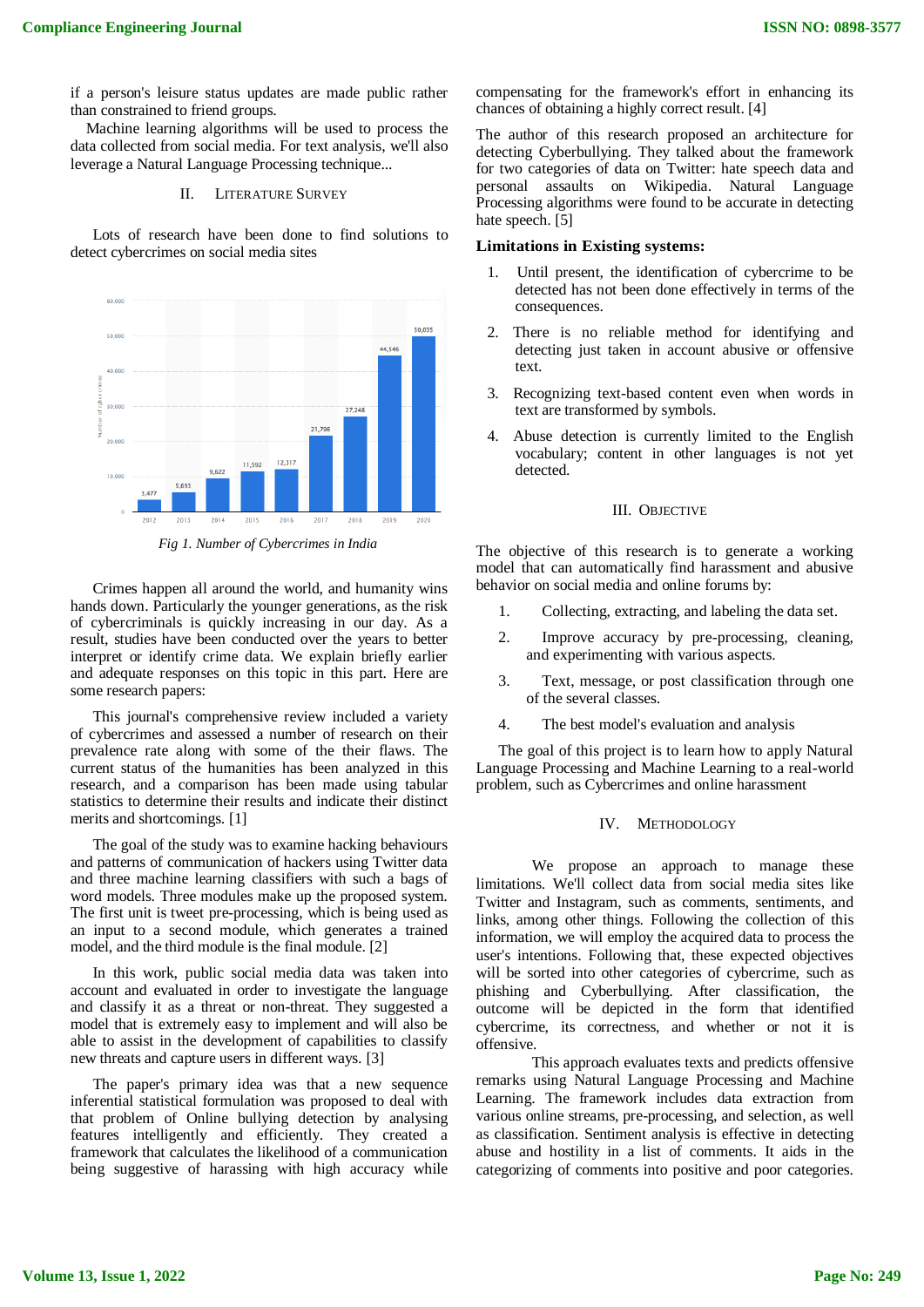The purpose is to sort a user's content, which might be in the form of messages, into two categories: "Offensive" and "Non-Offensive." Also, figure out what kind of crime it is. The following phases are being used to develop a system for detecting cybercrime on social media:

#### **1. Extracting, collecting, and labelling the data set:-**

 On Kaggle, there are a variety of datasets could choose from. The cybercrime detection dataset consists social media comments, posts, photos, videos, and phishing URLs.

These information will be provided input to the system for evaluation. We utilized Kaggle to generate a dataset from Twitter and Instagram that included 20000 abusive comments and 16k malicious links to predict the sort of cybercrime, such as bullying, cyber harassment, and phishing. The comments or responses were divided into two categories:

**Non-Offensive Text:** All of those comments or messages that are not offensive or positive. The comment "Your photo seems to be quite beautiful" is indeed an example of a positive and non-offensive comment.

**Offensive Text:** One such type relates to bully type comments or harassment's. "Go out bitch," for example, is a threatening text or message that we interpret to be a bad comment.



**Frequency Distribution of Top 25 Tokens for Non-Offensive Text**



**Frequency Distribution of Top 25 Tokens for Offensive Text**

'Bitch,' 'hoe,' 'pussy,' 'fuck,' 'nigga, "shit,' and 'ass' are among the top offensive words, but all of those identified with a lesser frequency are indeed represented in the non-offensive class. It indicates that the word 'bitch' is more frequently used mostly for insulting or neutral content than for hate text. In almost 20000 nasty remarks, the word 'bitch' emerges in a far higher percentage of non-hate material. In the non-hate subset, 'trash' appears without 'white,' while in the hate subset, 'white' and 'rubbish' appear in almost equal proportions. 'Niger(s)', 'white' ('trash'),'retard', 'homosexual', 'lgbt', 'fag' and 'nigger', and 'hatred' are virtually entirely in the non-offensive category. In simple terms, the data collected for machine learning is categorised into two levels: "1" for abusive offensive comments and "0" for nonoffensive remarks. The end outcome would fall between [0, 1]. If the result is "1," the comment is categorically offensive. If it's zero, the comment is completely nonoffensive

#### **2. Pre-processing and cleaning using natural language processing: -**

The data gathered from social media is unstructured and noisy. So we need to perform the following steps:-



*Fig 2 Data Preprocessing*

The information gleaned via social media is unorganised and unreliable. As a result, we must take the following steps: -

**Removal of Punctual Marks: -** The elimination of punctual marks like the comma, semicolon, colon, question mark, punctuation mark, inverted commas, brackets, and hyphen from the dataset is the second stage in text processing.

**Stop Eliminating Words: -** Stop words are the most commonly used terms in the text. The value of terms that occur repeatedly in the text is quite low.

**Feature Selection: -** The selection of a appropriate feature produces a large amount of processed data. If efficient characteristics are chosen, it decreases training time, makes the model easier to read, improves accuracy, and improves the model's performance. Following the filtering, we prepare the texts' two most crucial features: -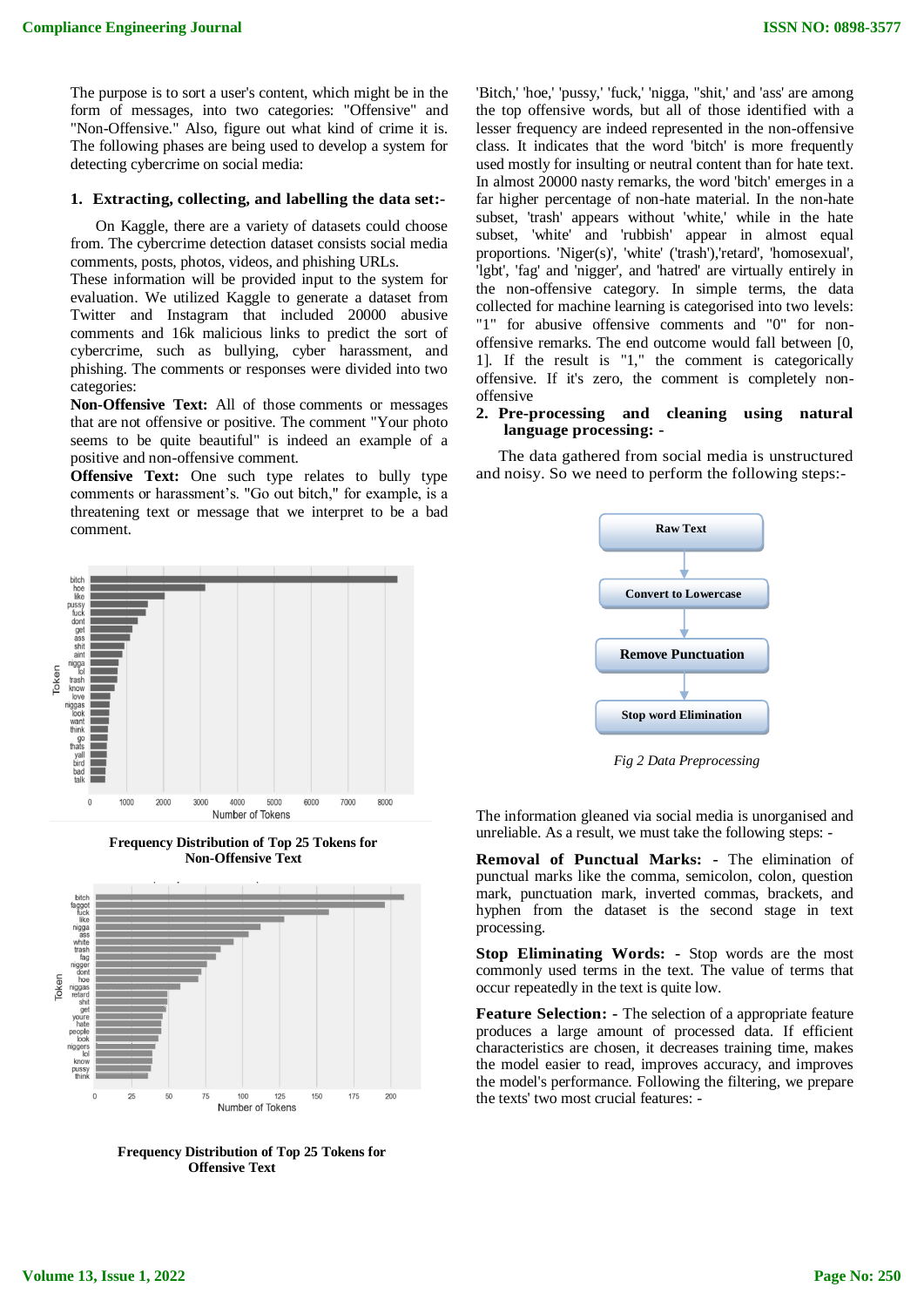**i. TF-IDF:** To pick characteristic terms from of the Social crime dataset, the TF-IDF approach is used. Phrase frequency-inverse Document Frequency (TF-IDF) denotes that if a term appears frequently in a document, it has less value and weighting in that document.

**ii. Bag-of-Words:** Machine learning algorithms can't operate with raw text directly. As a result, we must transform the algorithms to vector or numbers before using them. The processed data is then translated to a Bag-of-Words (BoW) format for the next step.

## **3. Classification using Machine Learning:-**

To detect abusive messages, malicious links, and text, this module uses a variety of machine learning approaches such as Random Forest, Support Vector Machine, Nave Bayes, and Logistic Regression, as well as XGBoost. Various common ml algorithms using Python are described to detect cybercrimes using social media texts, with the classifiers with the precision predicting the final result.

**Random Forest:** Various decision tree classifiers make up the Random Forest algorithm. Each tree provides a class prediction on its own. Our final result is the highest amount of anticipated classes. Because numerous decision trees are blended to create the conclusion, this classification algorithm is a supervised learning model that produces correct results. Instead than depending on a decision tree classifier, the random forest considers the predictions out of each generating tree and selects the final output based on the absolute majority of forecasts. [6]

**Support Vector Machine***:* The Support Vector Machine (SVM) is a supervised machine learning technique that, like such a decision tree, may be used for classification and regression. In n-dimensional space, it can differentiate the classes in a unique way. As a result, SVM gives a more precise result in less time than other algorithms. In practise, SVM creates a series of separating hyper plane in an effectively unlimited space, and it uses a kernel to transform a data input space into the appropriate format. [6]

**Naive Bayes:** A Naive bayes network is a condensed form of a comprehensive Bayesian learning network. As a result, it suffers from the same issue of being probabilistic. It's dubbed "naive" because it implies that the hypothesis is wrong to one another, which isn't the case in reality. [1] It is a Bayes theorem-based efficient machine learning algorithm. The programme makes predictions based on the likelihood of an object. This technique can be used to effectively answer consists of multi classification issues. [6]

**Logistic Regression:** The frequency of a given class or event existing, such as pass/fail, win/lose; alive/dead, or healthy/sick, is modelled using a logistic model. This can be used to represent a variety of events, such as assessing whether or not an input image a flower, vegetable, or fruit.

**XGBoost:** XGBoost the Algorithm uses a second-order estimate of the scoring function, which distinguishes it from previous gradient boosting algorithms. XGBoost may use this approximation to calculate the best "if" situation as well as its effects on performance. XGBoost. The Algorithms can and save the subsequent decision tree in its memory to avoid having recomputed. After Pre-processing and classification, the dataset is divided into two sets as 70% training and 30% testing Effectiveness and accuracy of each machine-learning

algorithm to predict the accuracy, type of cybercrime, and class i.e. 'offensive' or 'non-offensive.

The suggested system is separated into two modules:

**i.** Hate Speech Detection

**ii.** Malicious Link Detection

#### **Hate Speech Detection:**

People of all ages and genders are constantly using social media and technology, which increases the risk of disruptive behaviour such as bullying. Abuse is among the most traumatic experiences a person can have, especially when they are young. Bullying is more common in childhood, teenagers, and women. Bullying has the potential to cause psychological and emotional harm as well as alter people's personalities. Victims may get threatening or abusive tweets, texts, or posts that advocate violence, harass, or endanger their lives.



*Fig3. Proposed Model*